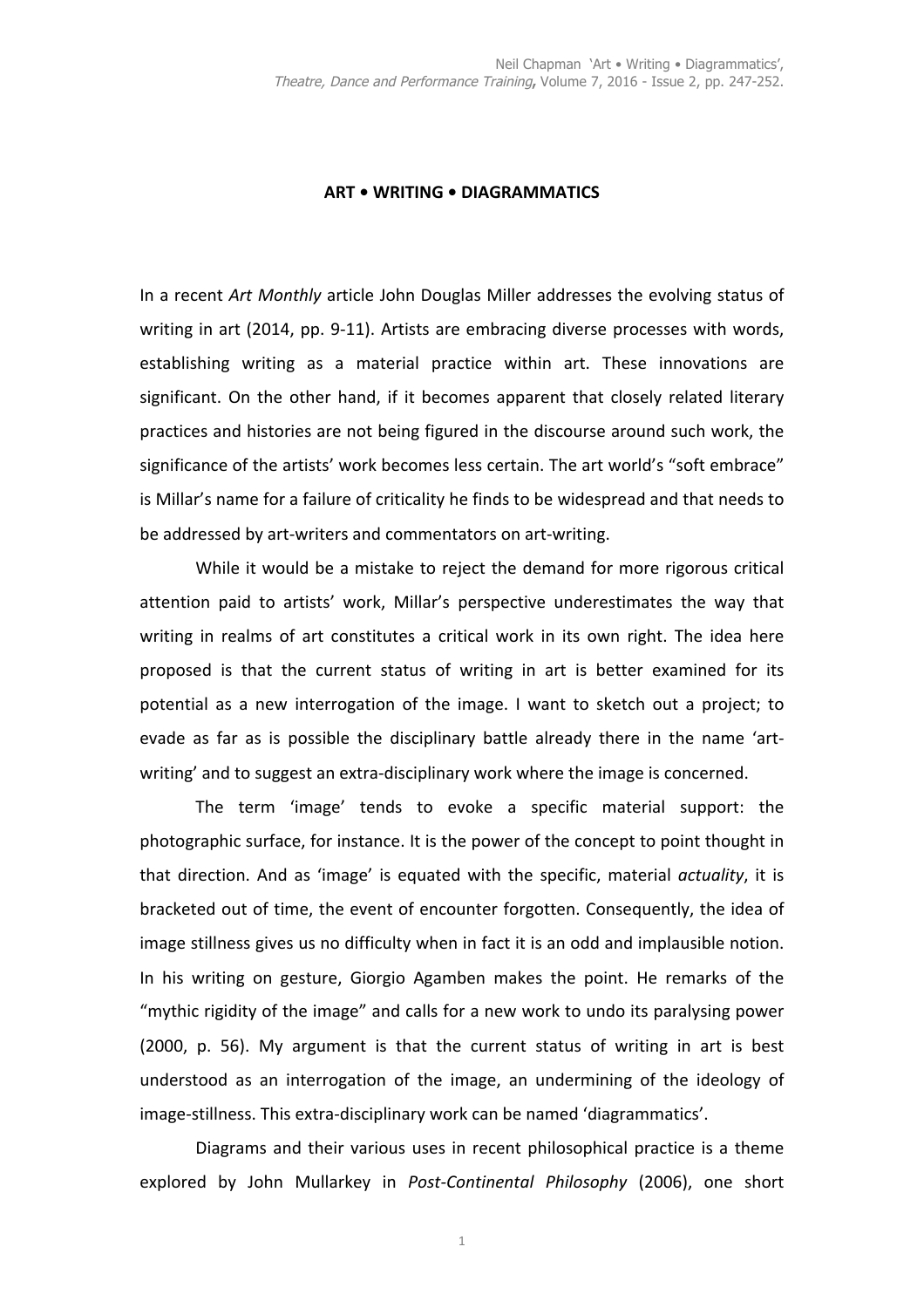quotation from which provides a good starting point. His topic is the procedure of putting words 'under erasure'. A line is scored through a word on the page in such a way that the word remains legible. As Mullarkey explains, this form of crossing out "makes the indiscernible partially discernible" (2006, p. 158). The remark is notable as a reversal of common sense. Normally our crossing out of a word, if not purely an attempt to do the opposite, to make the discernible indiscernible, tends in that direction; a word scored through is meant to be understood by the reader as better ignored. The philosopher's scoring-out inflicts a subtler damage. In falling short of the negation of legibility it allows reading to persist. At the same time, in implying the word as image, in admitting the visual, it changes the nature of reading. When words are too readable they short-circuit the more vital, deviant unfolding of thought. And thought's vitality here is nothing but the implication of images within words, from which new streams of words will issue.

Following Mullarkey, I want to explore the diagrammatic procedure, to plot the diversity of ways in which a subtle cancelation of textual material gives birth to images, the way that images when similarly confounded can generate words and revitalised thought. The examples that follow are from literature of one kind or another. That fact might appear to restate the order of word and image, but it would do so only for 'image' understood in its conventional sense equated with and reduced to the support. The point here is that images are latent in the sentence, in the word; words emerge from images. The work of diagrammatics is to intervene where it can, to operate on the stasis that is both a power of images and of disciplinary thought, to make thought deviate once more and so to make it think. The liberation of new visibilities from within the readable and new legibilities within the visual are the effects towards which a diagrammatic practice aims.

Just as it is impossible in a diagrammatic practice to say which is primary, word or image, so the apparent origins of the practice itself will tend to multiply. A sentence from a book by John Mullarkey has already been given as "starting point" but there is another beginning, an incident, an anecdote, that demands to be recounted as such. I had been browsing in a second-hand bookshop, looking through the Science-Fiction shelves with an idea that the cover illustrations of books published in the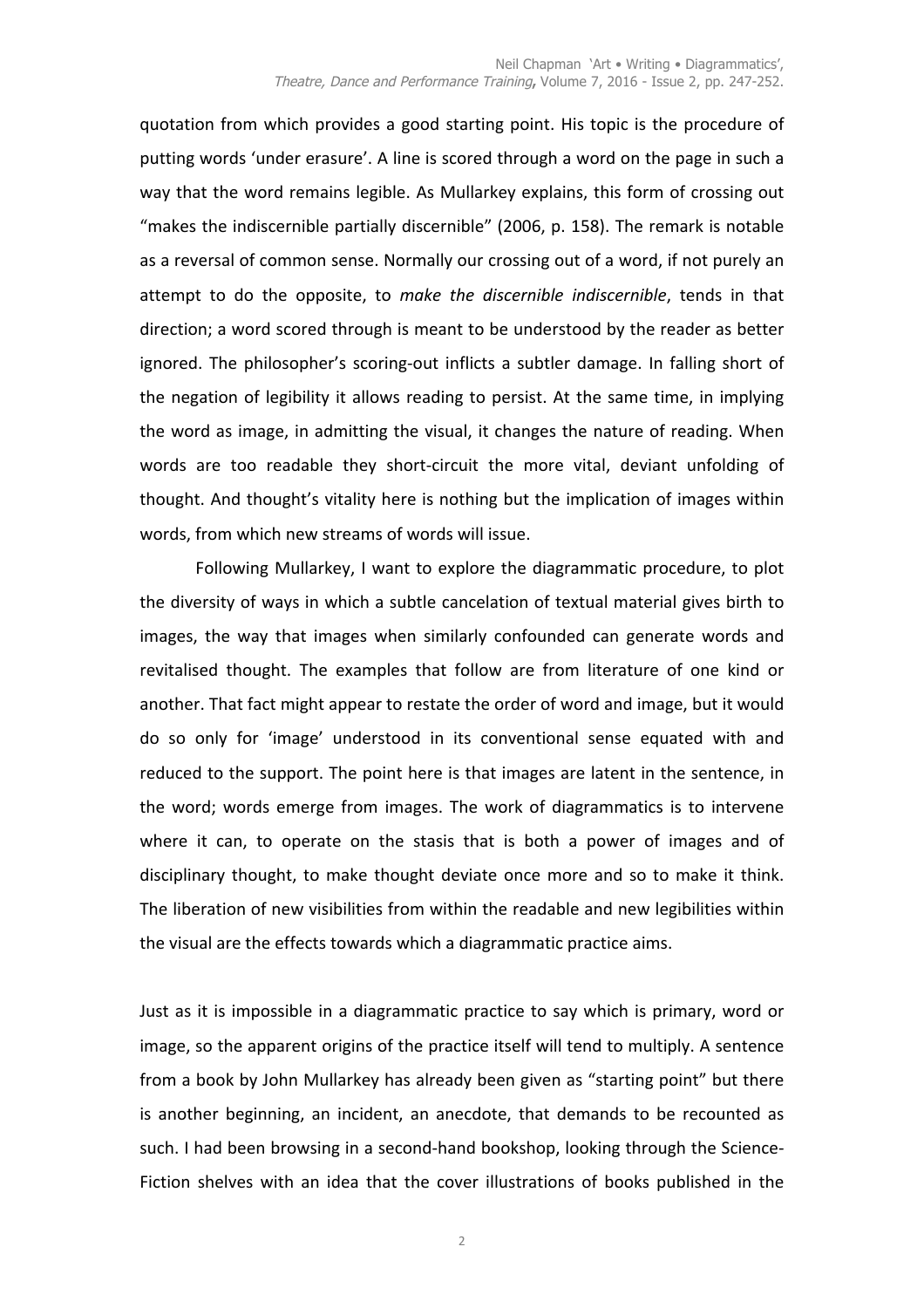1970s might be of interest. As it happened, I had Herman Melville's *Bartleby the Scrivener:* A story of Wall Street on my mind in a way that one does sometimes when the reading is fresh (1853). Bartleby is a character whose subtly inflicted damage on the normal conventions of conversation precipitate catastrophes that ultimately cause his own downfall. In one passage of the story he is described obscured behind a screen in the office in which he works as a copy clerk. Remembering it, I found myself thinking of a verse from the *Book of Jonah* in which the Prophet is described occupying what would seem to be a similar kind of structure. As the King James Version puts it:

so Jonah went out of the city, and sat on the East side of the city, and there made him a booth, and sat under it in the shadow, till he might see what would become of the city. (chapter 4, verse 5)

Jonah and Bartleby already share an obstinacy. The curiosity that they should be pictured in similar architectural structures makes the equation more compelling still. While Bartleby's booth is not necessarily out of keeping with the kind of structure one might expect to find in an solicitor's office, Jonah's booth is puzzling. On the one hand the verse indicates clearly enough its probable purpose, to protect Jonah from the sun while he waits to see the fate of the people of Nineveh, whom he has been insisting must repent. On the other hand, the archaic language conflicts with that more straightforward sense to liberate something unexpected, so that Jonah's waiting is invested with a new kind of quality. The space demarcated renders different what might have been taken otherwise as simple inactivity. In his booth he becomes the paradoxical administrator of his nothing-doing. The reader sees the act of the character's waiting as an intensive and inventive choreography. And in this respect the parallels with Bartleby intensify.

As it became apparent to me how many of the 1970s Science-Fiction novels on the shelves of the second-hand bookshop had covers showing a desert landscape I began to see Jonah in his 'booth' as inhabitant of one such place. Following from that it became irresistible to imagine Melville's story set in the same location and then to wonder if the two stories could be republished, bound as one volume in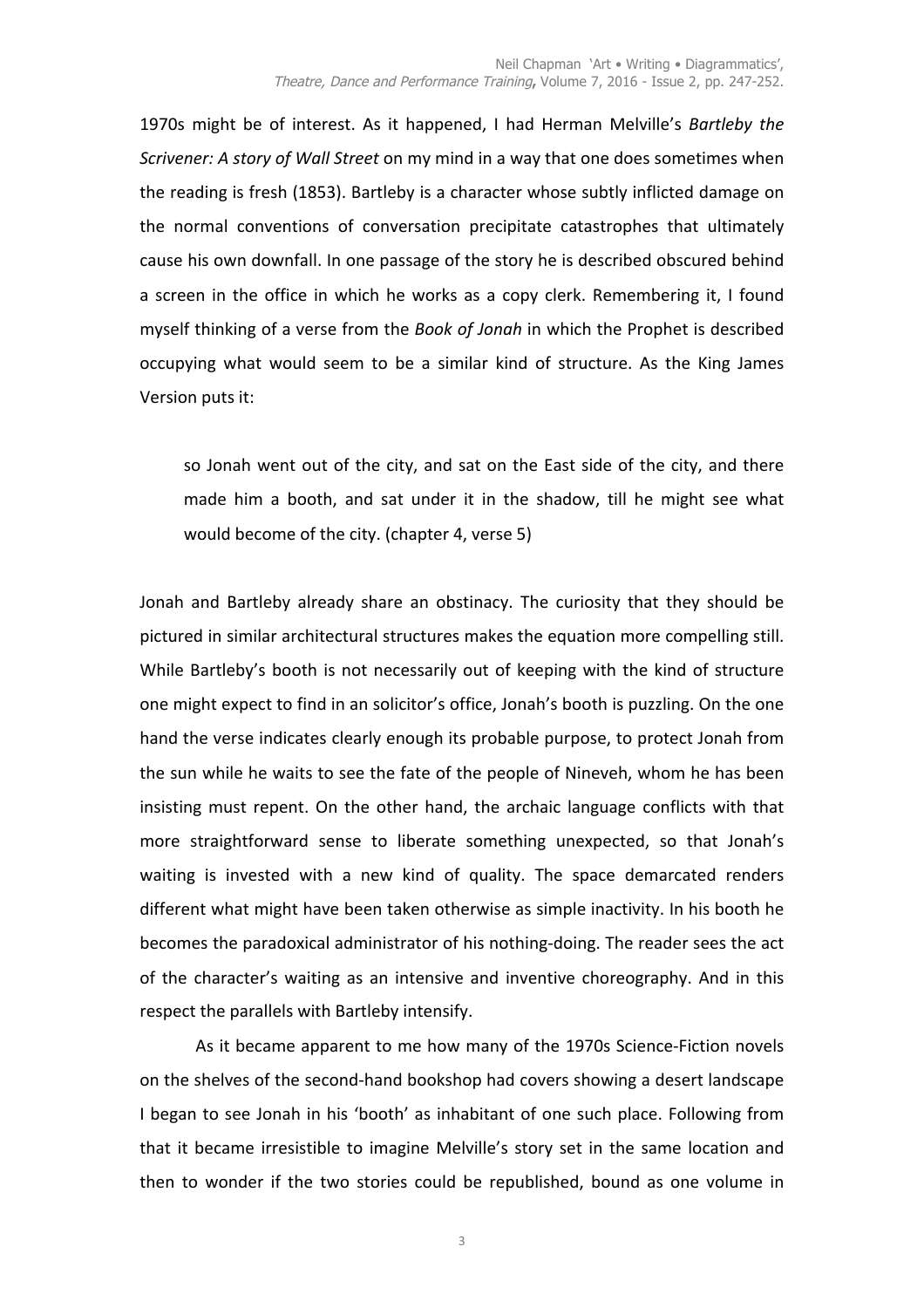order to provoke the comparisons, with an extra-terrestrial desert scene as the cover. I left the book shop that day inspired to write a proposal, to pitch the idea as an important edition that would allow both stories to be seen in a new light.

With the unexpected pairing of Jonah the Prophet and Bartleby the Scrivener, a pattern for the diagrammatic project is established. A second pair comprises Murphy from Samuel Beckett's novel of the same name and the artist Robert Smithson. Like Jonah and Bartleby, these two sit awkwardly next to one another—not least in this case because one character is fictional, the other art-historical. As their shared traits are drawn out a new kind of deviation from the orthodoxy of each text will become apparent.

Murphy is standing on a street corner. His eyes are cast down towards a document held in a two-handed grasp: what's described here is an impression, one subject to the shortcomings of memory. Such is the effective way of underscoring intensive relations of word and image. In this case the image is being allowed to come first, to take precedence over what a more studious reading of the text would reveal. The document Murphy holds is a star chart. It is not stated but the emphasis on the character's location along with the nature of his movements suggest that Murphy is imagining the map as a tool for orientation in the city. To better read the information on the sheet he stoops. Again, a doubt creeps in as to the veracity of the account. The passage as remembered is reminiscent of other pieces by Beckett where humour is derived from the body-mechanics of characters. It is not impossible that Murphy is being confused or conflated with a character from another of Beckett's novels (Watt?). No matter. The diagrammatic procedure admits just this kind of distance from literary scholarship. Murphy is described straining to look up at the night sky. Then he stoops again to scrutinise the page before looking up once more, and so on. The description of these odd, jerking movements continues until his absurdity is not in question.

In the meantime, a prospective suitor has arrived. Celia, having recognised in Murphy a person of the margins like herself, wants to attract his attention. To that end she places herself where she might be in Murphy's line of vision. At least, Murphy may see her if he stops for a moment his erratic movements. Although he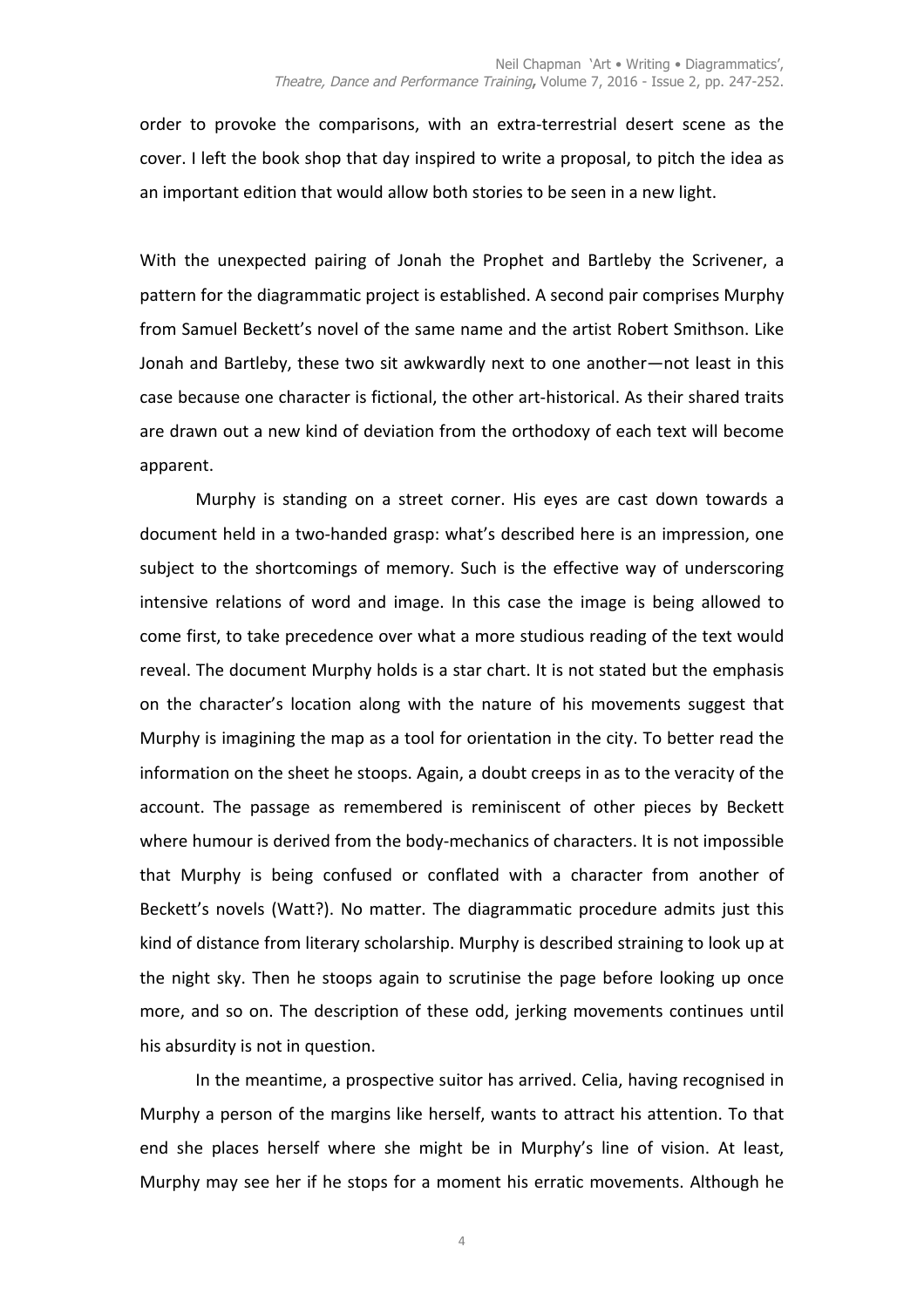does not acknowledge it at first, he is aware of Celia's arrival. He catches a fleeting sight of her between his genuflecting and upwards-peering. Despite how it might appear, his is a purposeful form of looking. While he denies her his foveal vision, in allowing himself only a peripheral sight Murphy subverts the dyspraxia that would have forbade him contact with the woman. He can relate to Celia to the extent that the direct relationship is disrupted.

What's true of Murphy's encounter with Celia can be said too of his encounter with the city. His flashes of horizontal gaze, coming between looking up and looking down, render at least *partially discernible* what would have been *indiscernible* otherwise, which is to say his place in the world of West London.

As suggested already, it is perhaps especially odd to find Robert Smithson referred to as a 'character'. However, licence for the diagrammatic fictioning is found in Smithson's own writing in his use of the first person. And in this case it has added value, addressing the increasing appearance of Robert Smithson as an example. Smithson the artist and his work have become rather too comprehensible on account of being the subject already of so many discussions, arguments, interpretations and exhibitions. The tools of fiction-writing operate now as a way of rendering him less familiar. This work of defamiliarising cannot be done indiscriminately. When we invoke Smithson free reign cannot be given to invention. Our work on this familiar name of contemporary art history must know the threshold beyond which the name no longer operates. The all-too discernible proper name has to be rendered partially indiscernible and not merely obliterated. To fictionalise in this way has a forceful aspect. But that forcefulness is diverted, as it has been in the other cases, by a level of playfulness.

The first lines of Smithson's essay from 1967, 'A Tour of the Monuments of Passaic', give an account of the author's preparations for a journey (1996). It is unclear if the trip to Passaic, New Jersey—the town in which Smithson grew up—is one he planned in the way he describes or not. In any event, in the essay, as he gets on the bus he has with him two pieces of reading matter. One is a copy of the *New York Times*, the other is a Science-Fiction novel by Brian Aldiss entitled *Earthworks* (1965). With our basic knowledge of the artist we are aware that the title of this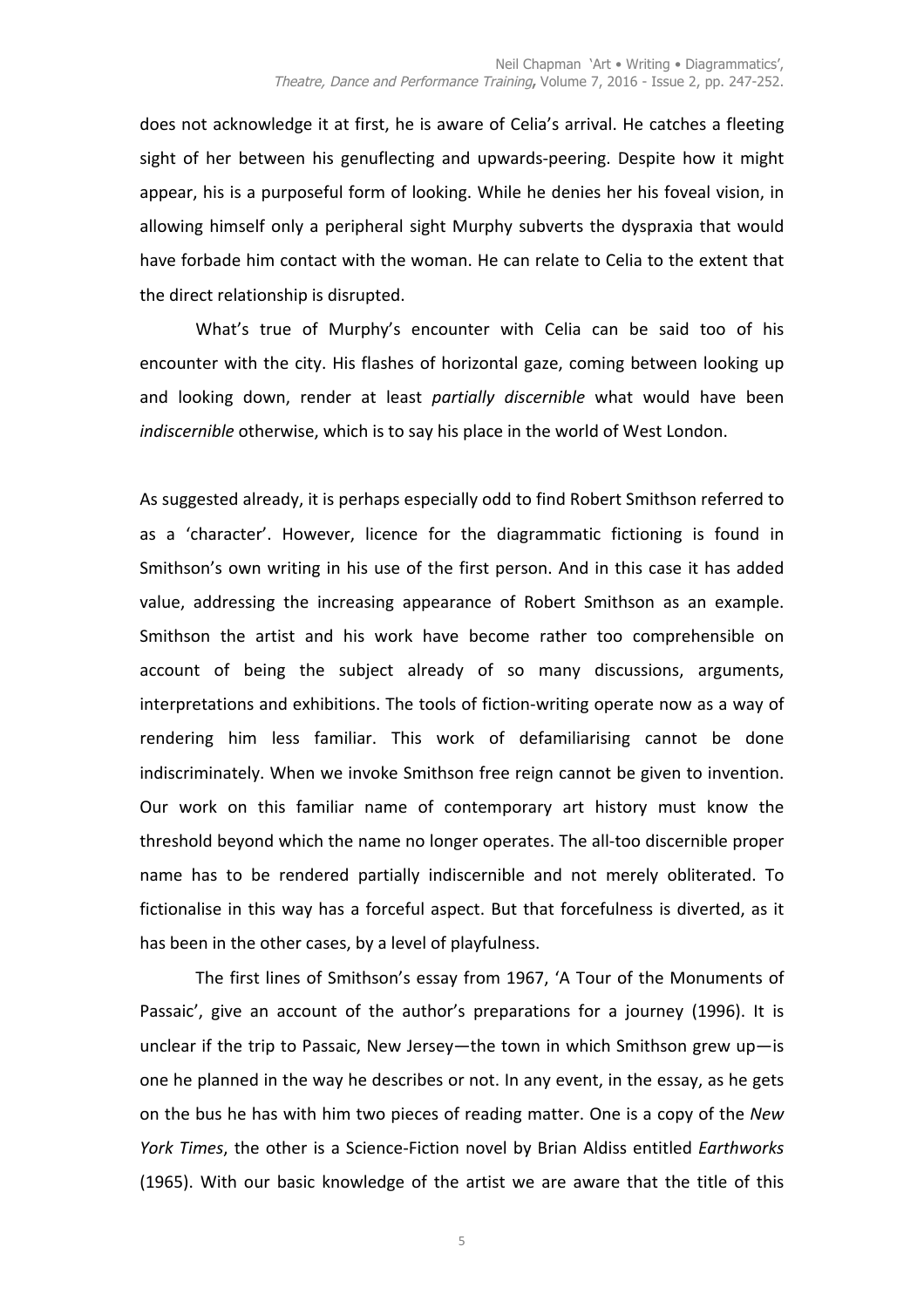second piece of reading matter is significant, sharing its name with the subclassification of sculpture that Smithson and some of his colleagues were promoting at the time. Smithson does not comment on the coincidence. Research would be needed to establish if Aldiss' novel provided Smithson with the name for his particular expansion of the field of sculpture or if he came across the novel after having come up with the name himself. In any event, his cryptic remarks make apparent a hidden level in the writing—not only where Aldiss' novel is concerned but regarding the significance of his other reading matter. He is doing something with these pages of text. As we begin reading, we don't yet know what. The subterranean passages interfere with what's on the surface. 'A Tour' is a tricky read, the kind of essay one can return to repeatedly and never be sure if the ideas retained are actual or if they have been dreamt. But new generations of readers have learned to see past the shortcomings of Smithson's literary technique. And if they have done so it is in part because of the potential the writing has as a critique of dominant forms of thought too enamoured with established disciplines.

The scenario is familiar enough. You are browsing in a book shop. One publication attracts your interest. You take it down off the shelf and stand holding it for a moment, looking at its cover illustration, at the title, at the font chosen by the designer. While your attention is most certainly directed at the thing, in a sense you're looking through it. An unexpected line of sight opens up on account of the thing's material presence. Like the Seer who predicts the future by looking through a hole in a stone you can see potentiality for future work. A number of thoughts crowd into your mind at once. You have an idea. A trajectory for work is appearing in the most vital way. You have become unaware of your surroundings. Other customers brush past, irritated, as you stand in a reverie. If it is not so unusual to find browsers in a bookshop rapt in their reading, this case is different because you are not reading but merely standing, staring down at the item, which you hold in a two-handed grip.

The process of thought is possible only when the pages of the volume that focus attention so forcefully are not being read. Likewise, the gaze is not any straightforward interrogation of the cover illustration—that kind of looking is not quite what's taking place either. To direct conscious attention towards the picture would be an equally effective way of spoiling the mechanism here generating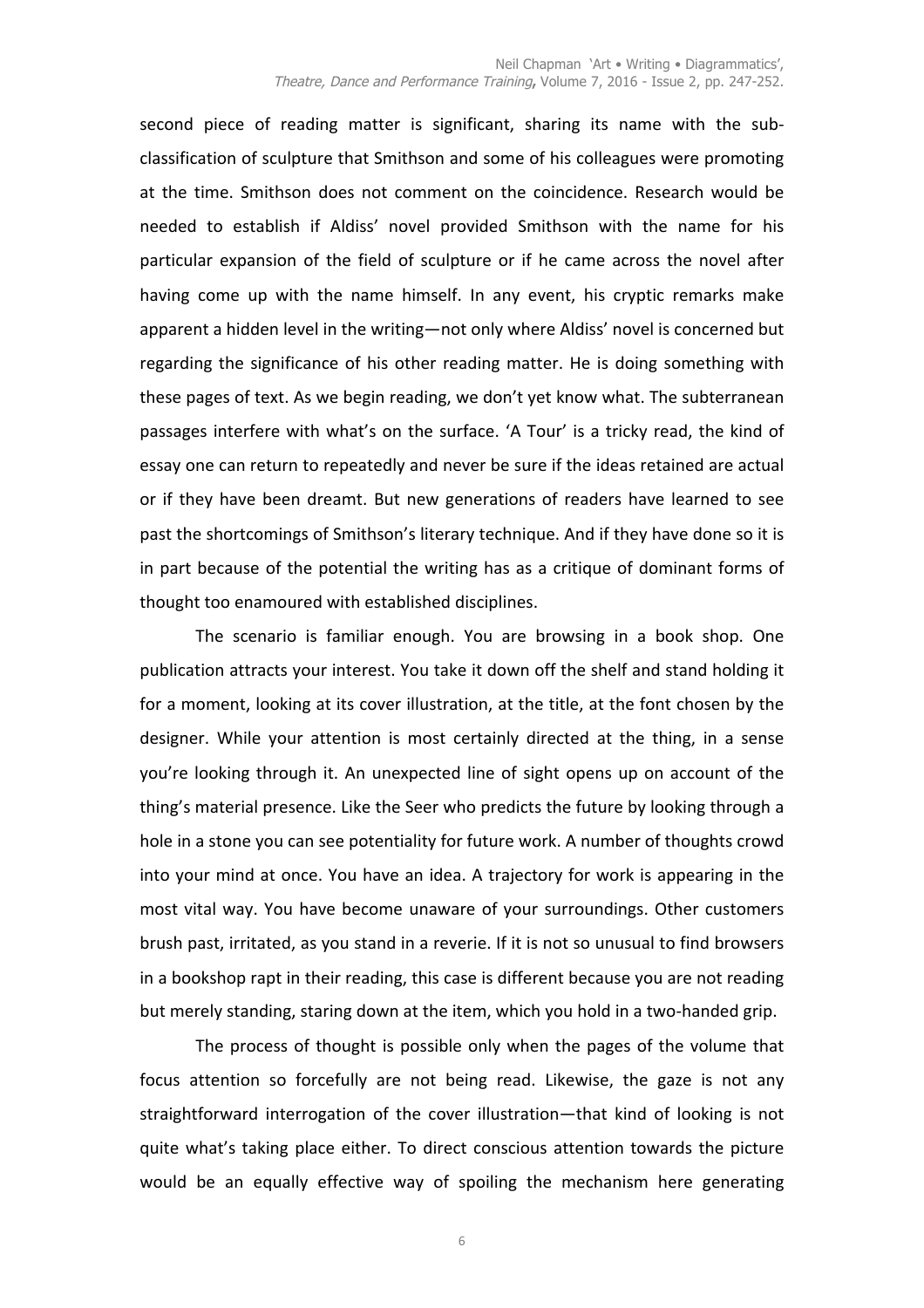thought. Then again, while the title-text falls within the field of vision, while that text is both read and treated as an image, it is one more incident of a generative interference involving the book's thickness, its flexibility and the details of the background against which the thing held is seen.

Smithson makes passing remarks about how he has "read the blurbs" and "skimmed through" the pages of *Earthworks* (1996, p. 69). These are ways of saying he has not read the book, ways of affirming a necessity that he keeps the volume closed. Similarly, when he writes more explicitly of the novel's themes his tone is casual verging on dismissive: "it seemed the book was about a soil shortage" (1996, p. 69). Each of these remarks testifies to the artist's extra-literary procedure.

By way of the hidden substrates in his writing Smithson testifies to what has occurred to him, which is that the Science-Fiction novel called *Earthworks* allows him to imagine his own work in the present as a proposition of the far future of art; that his work as an artist might be not to make the work of the present but of the future, where that untimeliness is just what the present of art demands. Insofar as there is already a series of equations to be drawn between his installations and the industrial infrastructures of Passaic, those sites are his works and the art of the future. Let's say this sequence of ideas is germinal as Robert Smithson walks, exploring Passaic; let's say he has his camera and his reading matter. The potential in these ideas to be formulated in an illustrated essay and disseminated in that way is already being realised as he adopts what he imagines to be the voice of the Science-Fiction text and gives it to his subvocal narrative. His walk is the preparation, the diagram from which the essay will be written.

Like Murphy, Smithson's diagrammatic practice uses the object/image of published matter, the text/image of inscriptions, so that one visibility, one readability, is cancelled and another allowed to emerge. Their diagrammatics admits the kind of elaboration that perverts historical facts and literary accuracy but makes possible an unexpected discernibility. And as thought is generated in new ways the practice of diagrammatics begins to establish its politics.